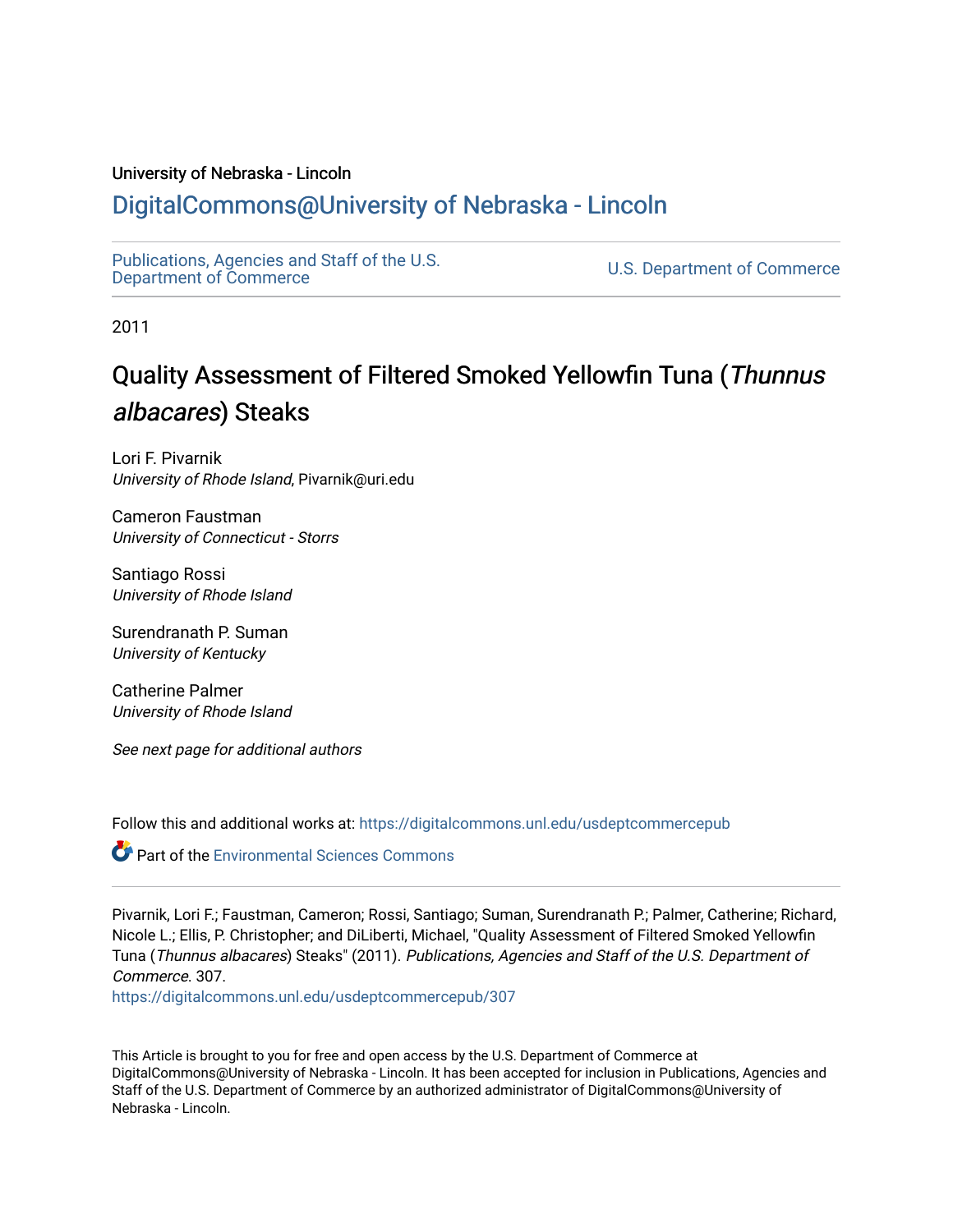#### Authors

Lori F. Pivarnik, Cameron Faustman, Santiago Rossi, Surendranath P. Suman, Catherine Palmer, Nicole L. Richard, P. Christopher Ellis, and Michael DiLiberti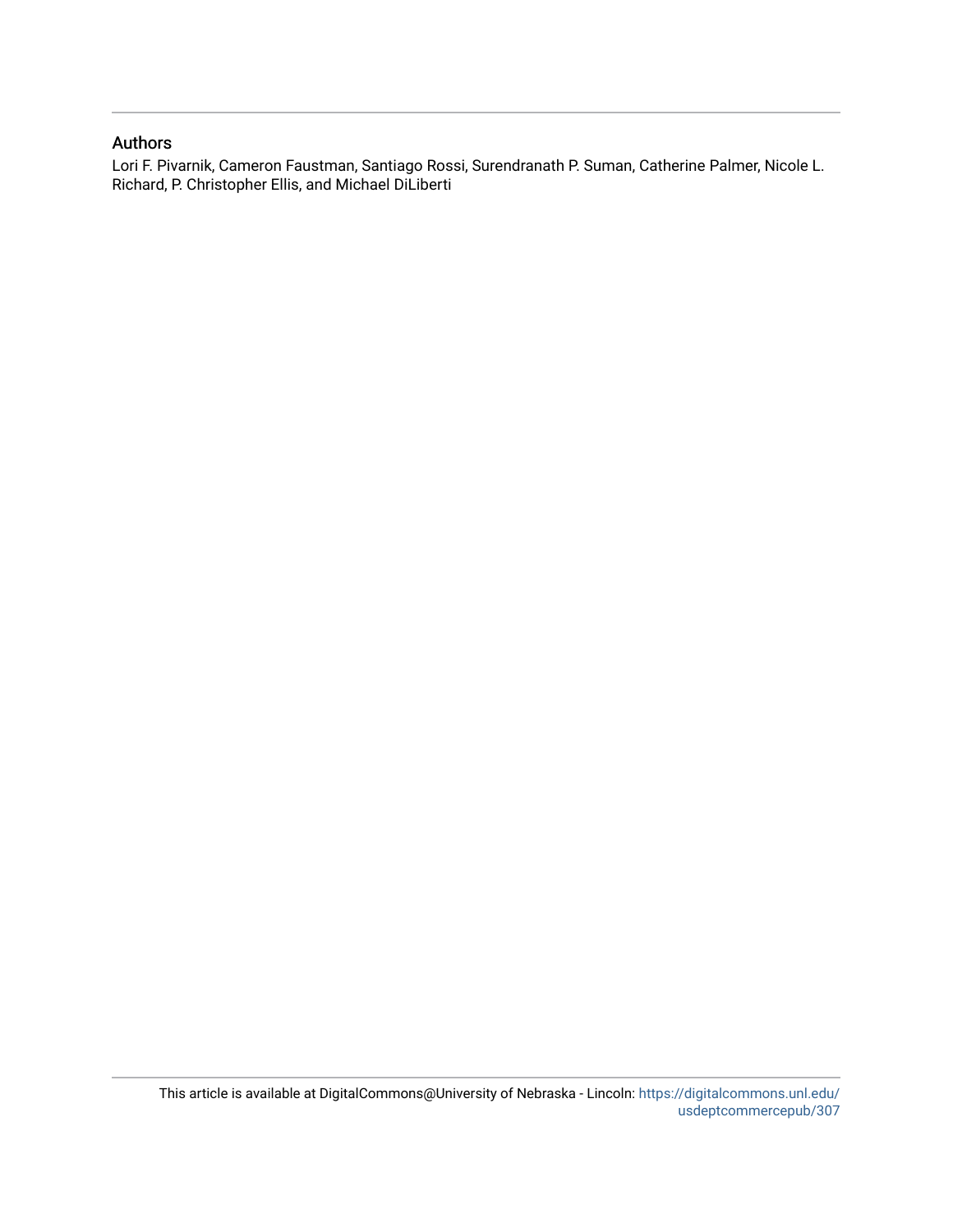# Quality Assessment of Filtered Smoked Yellowfin Tuna (*Thunnus albacares*) Steaks

Lori F. Pivarnik, Cameron Faustman, Santiago Rossi, Surendranath P. Suman, Catherine Palmer, Nicole L. Richard, P. Christopher Ellis, and Michael DiLiberti

Abstract: Filtered smoke (FS) has been used to preserve taste, texture, and/or color in tuna and other fish species. This treatment is particularly important in color preservation during frozen storage. The objective of this study was to compare changes in the quality profiles of FS-treated and untreated (UT) yellowfin tuna (*Thunnus albacares*) steaks stored in 3 ways: room temperature (21 to 22 **◦**C), refrigerated (4 to 5 **◦**C), and iced (0 **◦**C). FS and UT steaks were processed from the same lot of fish and analyzed for chemical, microbiological, lipid oxidation, color, and sensory profiles. Similar trends were seen for microbial proliferation and accumulation of apparent ammonia and total volatile base nitrogen (TVB-N) during the storage temperatures evaluated. Notable exception in quality profile was found in lipid oxidation which was, as expected, lower for treated samples at all storage temperatures for TBARS ( $P < 0.05$ ) and lower or significantly ( $P <$ 0.05) lower for POV values. FS increased the initial redness value significantly ( $P < 0.05$ ). Unlike UT product, there was no loss of color value concomitant with quality changes for FS-treated tuna for all storage temperatures evaluated.

Keywords: carbon monoxide, color, filtered wood smoke, seafood quality, tuna steaks

Practical Application: The overall goal of this project was to evaluate filtered smoked tuna steaks as to the impact on the overall quality profile. As a color-stabilizing technology, it could mask deteriorating quality.

#### Introduction

Color of meat and seafood has a strong influence on consumer acceptance. A bright red color is an important quality determinant in seafood, particularly tuna, as the market value is based on this attribute. After being cut and during standard commercial frozen storage of tuna, there is a rapid formation of a brown color (Anderson and Wu 2005). Color changes in tuna, from red/purple to red-brown to brownish-red, reflect the chemical oxidation state of the myoglobin within the muscle. The reduced ferrous heme iron ion (Fe2+) in the myoglobin molecule is prone to oxidation to the ferric form (Fe3+), which affects the color, taste, and texture (Faustman and Cassens 1990; Chan and others 1998). The use of carbon monoxide (CO) either alone or as part of a filtered wood smoke (FS) process, has been applied to seafood in an effort to maintain the desirable color attributes during storage and transportation. When CO complexes with the heme iron of myoglobin in meat it forms the stable red pigment, carboxymyoglobin. Carboxymyoglobin is more resistant to oxidation than oxymyoglobin because CO has a stronger binding affinity to the heme iron than oxygen does (Livingston and Brown 1981). Although tuna has been a primary product treated by this process, other seafood

*MS 20101210 Submitted 10/25/2010, Accepted 5/25/2011. Authors Pivarnik, Rossi, Palmer, and Richard are with Univ. of Rhode Island, Dept. of Nutrition and Food Sciences, West Kingston, RI, USA. Author Faustman is with Univ. of Connecticut, Dept. of Animal Science, Storrs, CT, U.S.A. Author Suman is with Univ. of Kentucky, Dept. of Animal and Food Sciences, Lexington, KY, U.S.A. Author Ellis is with Rhode Island Dept. of Health, Food Chemistry Lab., Providence, RI, U.S.A. Author DiLiberti is with Natl. Technical Services, USDC/NOAA/NSIP, Gloucester, MA, U.S.A. Direct inquiries to author Pivarnik (E-mail: Pivarnik@uri.edu).*

products—snapper, mahi mahi, marlin, swordfish, and tilapia—are also being treated to help preserve color. During the FS process, natural wood smoke is filtered to remove all or most of the taste and odor components, and particulate matter from the vapor phase of the smoke. This leaves CO as a significant component to bind to the heme molecule and "fix" the red color in dark muscle (Kristinsson and others 2006b). In addition, improving myoglobin stability may improve lipid stability. The heme proteins are strong catalysts of lipid oxidation in muscle (Richards and Hultin 2002; Undeland and others 2004). Research on meat and tuna muscle has shown an interaction between oxymyoglobin oxidation and lipid oxidation (Faustman and others 1989; Lee and others 2003). Oxymyoglobin oxidation by-products are prooxidative towards unsaturated fatty acids, and conversely, the process of lipid oxidation can generate chemical species that predispose myoglobin to rapid oxidation (Greene 1969; Greene and others 1971; Faustman and others 2010). FS treatment could result in fewer oxidation products of fatty acids, which in turn, would result in delayed production of off-flavors and off-odors in meat. However, the use of color-stabilizing technologies with fresh meat might mask microbial spoilage (Faustman and others 1989).

Filtered smoke treatment, when compared to UT controls, has been shown by previous research to decrease bacterial load, increase oxidative stability, and increase red color stability in stored tuna (Ludlow and others 2004; Kristinsson and others 2008), mahi mahi (Demir and others 2004; Kristinsson and others 2007), and Spanish mackerel (Garner and Kristinsson 2004). The researchers speculated that  $CO<sub>2</sub>$  (21% of FS) and  $CO$  (18% of FS) worked together to reduce and suppress microbial growth and that a variety of other compounds in FS may impart antimicrobial effects. Impacts observed when FS was applied were not always seen when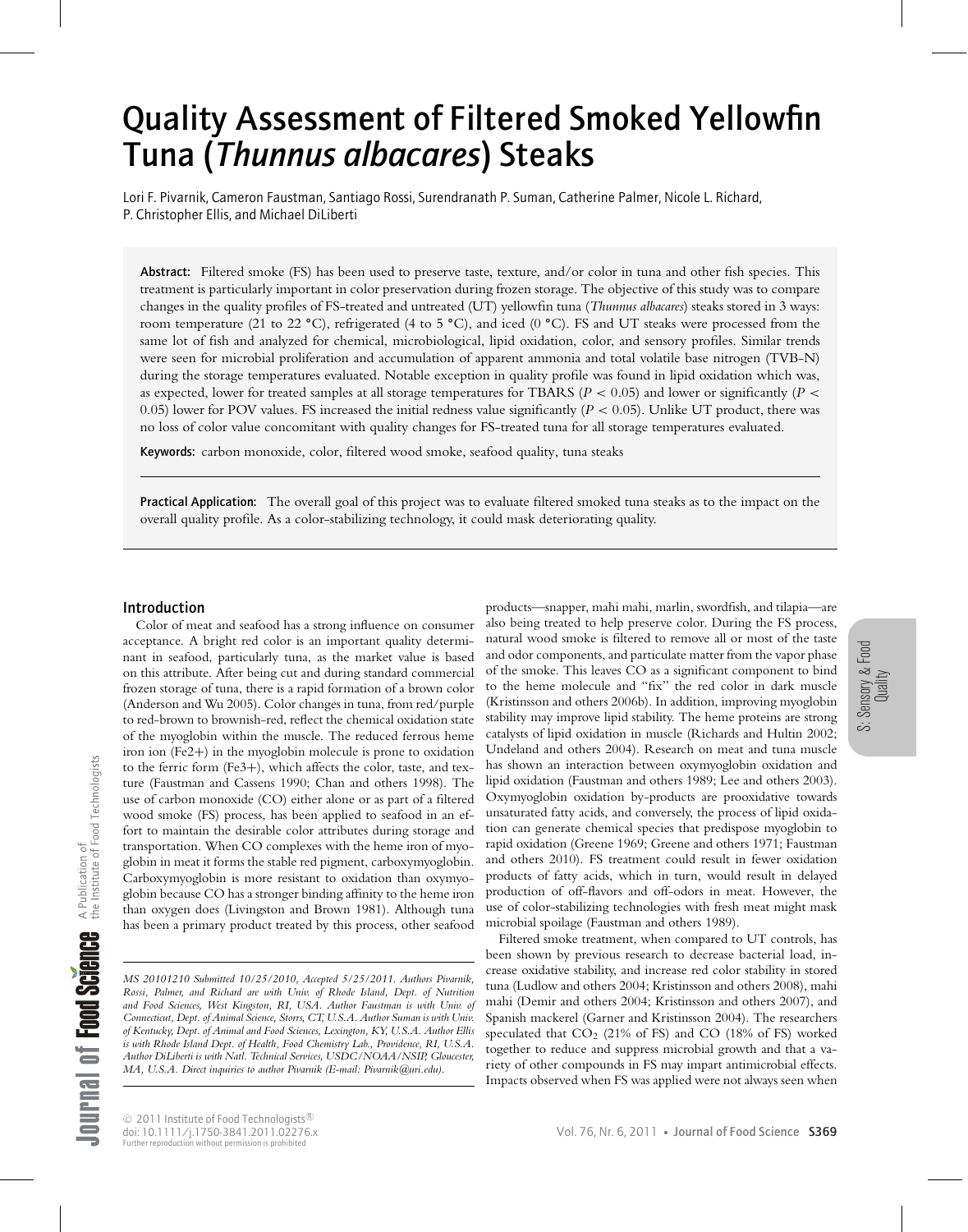pure CO was used (Kristinsson and others 2006a). The application of pure CO gas on tuna quality resulted in a delay of undesirable color changes when high gas concentration (100%) was used; low levels (4%) did not impact color. In addition, FS has been shown to have a greater impact on microbial growth than pure CO due to possible residual impacts in the muscle tissue (Kristinsson and others 2006b).

Thus far, research has focused on the effects of CO alone and/or FS treatment on fish quality as delineated by microbial, lipid oxidation and color stability assessments (Garner and Kristinsson 2004; Ludlow and others 2004; Kristinsson and others 2007, 2008). Only mahi-mahi was studied for sensory attributes with semitrained sensory analysts (Kristinsson and others 2008). No study has integrated expert sensory assessments and traditional seafood spoilage indicators (for example, TVB) with microbial, lipid oxidation, and color determinants for a complete quality profile of tuna that has been treated with FS. This additional information would be necessary to more fully assess the impact of FS on perceived quality of seafood. Concerns have been raised regarding quality and safety of these products which may be disguised by a "fresh-looking" piece of fish (Anderson and Wu 2005). The original draft of the Food Safety Enhancement Act (H.R. 3/26/2009; H.R. July 2009) reflected this on-going concern by including a directive for the FDA to conduct a safety assessment on the use of carbon monoxide on meat, poultry, and seafood products. While this order does not appear to be included in the final amended bill, it indicated that there were still concerns about this particular technology on quality and safety of food. Therefore, more information is still needed to completely evaluate the impact of filtered smoke on the indicators of quality of seafood.

The overall goal of this project was to evaluate commercially processed, filtered smoked tuna steaks as to the overall quality profile. Specific objectives included establishing (1) profiles of chemical quality indicators, (2) enumeration of microbial growth, (3) lipid oxidation changes, (4) sensory assessment parameters, and (5) color change and stability.

#### Materials and Methods

#### Raw material

Yellowfin tuna (*Thunnus albacares*) was obtained through Clearsmoke® Technologies, Atlanta, Georgia. The fish were caught by long lines in the Gulf of Mexico in December and were headed, gutted, and fins removed on-board. The fish were shipped via ground transportation from Louisiana, packaged in ice, and held under refrigeration upon receipt at the Clearsmoke Technologies facility. The 4 to 5 d old fish were rated as Grade 2. Grade 2 tuna is used in the lower end sashimi markets or high end restaurants, where tuna is prepared semi cooked (Bartram 1996; Ledafish 2011). The main differences between Grade 1 and Grade 2 tuna is with respect to red color; where Grade 1 tuna has bright red muscle and translucent flesh (clarity) compared to Grade 2 tuna with red muscle and some translucency (Bartram 1996; Ledafish 2011). Total of 3 whole tuna, from the same lot, were used for this project. One upper and one lower tuna loin from each fish were separated into 2 groups—one that would be treated with FS. and one that would not be treated (UT). Each group contained equal numbers of pieces from upper and lower loins. A total of 48 steaks for FS and UT samples were used for this study and the steaks were sampled randomly. The average weight and thickness measurements were taken on 14 ( $n = 14$ ) randomly selected tuna steaks for untreated and treated samples. The average weight and

thickness of UT steaks were  $236.9 \pm 86.2$  g and  $20.3 \pm 2.7$  mm, respectively. The average weight and thickness of FS steaks were  $235 \pm 73.2$  g and  $20.0 \pm 3.5$  mm, respectively. UT steaks were vacuum-packaged and frozen immediately. Remaining steaks were treated with filtered smoke.

#### Filtered smoke treatment

A total of 4 to 6 randomly sampled steaks were placed in a vacuum bag, air removed, and treated with filtered smoke using pilot scale equipment at Clearsmoke Technologies. The smoke contained 16% CO (verified on-site). Bags were held under refrigeration for about 48 h, flushed, vacuum-packaged, sealed, and frozen after treatment. All UT and FS samples were held for 30 d and shipped frozen, overnight, to the Univ. of Rhode Island where they were held frozen until storage trials began.

#### Storage and preparation of fish samples

All frozen samples were thawed at refrigerated temperature (4 to 5 **◦**C) prior to time/temperature storage trials. Three steak samples were placed next to each other in unclosed, oxygen permeable plastic bags and stored at room temperature (22 **◦**C), refrigerated (4 to 5 **◦**C), and in ice (0 **◦**C). UT and FS products were packaged separately. Fish stored at room temperature were evenly spaced out in plastic trays under a fume hood. Products held at refrigerated temperatures were stored in plastic trays and spaced evenly. Samples held in ice were positioned upright in an insulated cooler, surrounded by ice with the opening to the plastic bags oriented to prevent melting ice water from entering the bag. A day "zero" represented the first set of samples.

Packages for each sampling interval were assigned a random 3-digit code and duplicate bags of fish samples, each bag with 3 steaks, were selected randomly at each time point. One bag containing samples  $(n = 3)$  was immediately tested for aerobic plate counts and then vacuum-packaged (Super Vac, Smith Equipment, Clifton, N.J., U.S.A.), frozen and stored at −70 **◦**C for chemical analyses. The other package was vacuumpackaged, stored at −70 **◦**C until overnight shipment for sensory testing at the Natl. Marine Fisheries Service, Gloucester, Mass., U.S.A.

Samples for color and lipid oxidation were transported on ice to the Univ. of Connecticut. Fish samples were stored and sampled under the same conditions as at the URI facility. Color determinations were made on each steak followed by lipid oxidation measurements.

#### Microbiological assessment

Psychrotrophic bacteria counts were obtained by the standard agar plate count per AOAC (1990) method 966.23 and FDA (1995) BAM. Total aerobic plate counts on fish tissue were done aseptically. Approximately one-half of each steak was blended using a Handy-Chopper<sup>TM</sup> (Black-Decker, Shelton, Conn., U.S.A.). Total of 11 g of the blended tissue were transferred into individual sterile Whirlpak bags containing 99 mL of sterile Butterfields Phosphate buffer and pulsified, using a Pulsifier<sup>TM</sup> (Filtaflex Ltd., Almonte, Ontario, Canada) for 60 s. This was followed by standard dilutions and plating using the spread plate technique onto plate count agar and incubated at 25 **◦**C for 48 h following accepted methods of sampling, preparation, and enumeration (Banwart 1989; FDA 1995; Venkitanarayanan and others 1997; Jay 2000). Mean values represented the 3 determinations.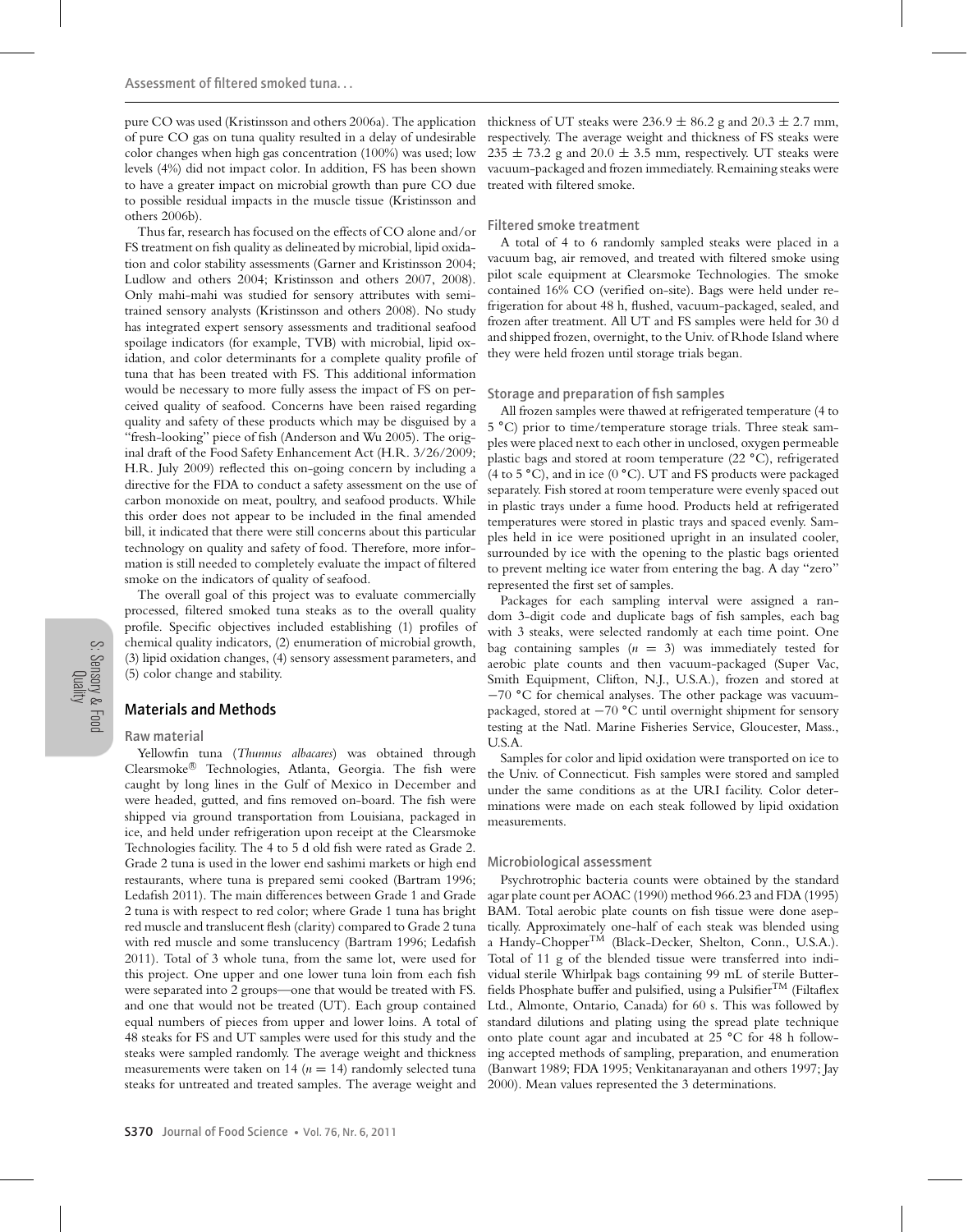Sample preparation for apparent ammonia and TVB-N analyses

Vacuum-sealed frozen samples were thawed using cold running water in preparation for chemical analyses. Thawed steaks were homogenized, individually, using a handy-chopper (Black-Decker). Each homogenate was then sampled for apparent ammonia and TVB determinations resulting in 3 measurements. All homogenized samples were vacuum-packaged (Super Vac) in pouches (Market Sales Co., Newton, Mass., U.S.A.) and frozen at −70 **◦**C until analysis was performed.

#### Apparent ammonia by ISE

Apparent ammonia was determined on all homogenates using the ISE procedure (AOAC 2000) method 999.01 as originally outlined by Pivarnik and others (1998). Briefly, 5 g of comminuted fish tissue samples were blended with 95 mL of water for 2 min, and pH adjusted with 2 mL alkaline ion-strength adjuster (ISA) solution. The compounds contributing to the ammonia response were immediately determined using a precalibrated Orion model 95–12 ammonia gas-sensing, ion-specific electrode, and an Orion Model 290A portable pH/ISE meter (Thermo Orion, Beverly, Mass., U.S.A.). All results were reported as miligram apparent ammonia per 100 g of fish tissue (Pivarnik and others 1998).

#### TVB-N analysis

TVB analysis was conducted on a double trichloroacetic acid (TCA) extraction. TVB concentrations were determined by distillation and titration as specified by published procedures (Malle and Tao 1987; Malle and Poumeyrol 1989). Briefly, 50 g comminuted fish were blended in 100 mL 7.5% (w/v) TCA solution at high speed for 2 min. The homogenate was filtered through Whatman nr 1 filter paper. A 25 mL aliquot of the TCA extract was pipetted into a distilling flask (250 mL Tecator digestion tube) and 10 mL 10% NaOH was added. Steam distillation (Tecator Kjeltec Model 1002 distillation unit) lasted until 75 mL liquid was collected in a 125 mL Erlenmeyer flask containing 10 mL Kjeldahl indicator solution (4 g boric acid in distilled water containing 0.7 mL 0.1% alcoholic solution of methyl red and 1.0 mL 0.1% alcoholic solution of bromocresol green diluted to 100 mL in distilled water) per AOAC (1995) method 980.10. The green alkaline distillate was back-titrated with 0.025 N sulfuric acid to its original red color.

#### Lipid oxidation

The thiobarbituric acid (TBA) procedure of Yin and others (1993) was used to assess lipid oxidation and reported as TBA-Reactive Substances (TBARS). Analysis of peroxide values (POV) was conducted by a modified procedure of Shantha and Decker (1994). Whole muscle steak samples were stored in vacuum packages for the storage portion of this study to prevent oxygen penetration into the package. For the TBA test, BHA was added into the acid tissue extract to prevent the production of oxidation products during the analytical preparation of the sample. Briefly, triplicate 5 g samples were each added to 10 mL distilled water and 12.5 mL 20% trichloroacetic acid (TCA). The mixture was homogenized for 1 min in a Waring blender and filtered through Whatman nr 1 filter paper. A total of 1 mL filtrate was mixed with 1 mL 20 mM aqueous TBA and incubated at 25 **◦**C for 21 h. The absorbance was measured at 532 nm and reported as TBARS.

#### Color assessment

*L*<sup>∗</sup> (lightness), *a*<sup>∗</sup> (redness), and *b*<sup>∗</sup> (yellowness) values (Faustman and Phillips 2001) were recorded from 2 different surface locations

on the tuna steaks using a Minolta Chromameter CR 200 (Osaka, Japan) calibrated to a standard white plate. Illuminant used was C (6774K) and the measuring area was 8 mm. All fish samples were analyzed in their vacuum packages. Total of 3 different measurements were taken across each product surface and averaged to obtain the mean value for each experimental unit. In addition, the color penetration was measured in representative samples. Samples were sliced in half, perpendicular to the long axis of the muscle, and measured (mm) relative to the depth of surface red coloration. This was done over storage to determine if the surface color layer changed in a manner consistent with what has been observed in red meat (Faustman and Cassens 1990).

#### Expert sensory assessment

Vacuum-packaged, frozen fish samples were shipped overnight to the USDC/NOAA sensory laboratory in Gloucester, MA. This laboratory fulfilled all of the requirements mandated by the ASTM STP 913 (ISO 1993) guidelines for physical design of sensory evaluation laboratories. Upon arrival, the samples were checked to ensure that the frozen integrity had been maintained and placed in a −80 **◦**C freezer and stored for no longer than 1 mo before sensory evaluation of raw product. Prior to a scheduled sensory session, samples were prepared in an odor-free area that was separated from the sensory testing facility. The vacuum-sealed samples were tempered at 4 **◦**C for 12 h, and brought to room temperature in running water immediately before sensory evaluation. All packages were identified by random 3-digit codes and placed in booths.

Three expert inspectors, internationally calibrated and trained, and who had achieved test scores of greater than 85% during past testing sessions, were chosen to conduct the sensory assessments on all samples. Each inspector had at least 10 y of practical experience and had been trained by attending a minimum of 3 international free trade harmonization workshops. After training, using a 100 mm line, each inspector was presented with 120 test samples and had to achieve a score of 85% or better and "expert" status according to statistical criteria agreed upon by FDA and NMFS in the U.S. and the Canadian Food Inspection Agency (Reilly and York 1993). Each inspector also met International Standards (ISO) for sensory evaluation criteria (ISO 1993). A minimum of 3 sensory experts is required to achieve statistically valid results for quality and decomposition evaluation and to ensure a high degree of acuity and reproducibility (Poste and others 1991; Sims and others 1992; Pivarnik and others 2001). The analysts independently evaluated each sample for appearance, texture, and odor in the raw state. Sample evaluation was conducted in a facility illuminated with artificial daylight and red amber lights.

Analysts evaluated each sample using a standardized ballot developed during international exercises involving harmonization for product sensory standards and criteria that USDC/NOAA seafood analysts had participated in developing. The ballot consisted of the 3-digit sample number, an unstructured 100-mm line scale, a place to indicate whether the sample passed or failed for decomposition, and a space to write any descriptive information for each sample. Overall evaluation, while primarily reflecting odor, incorporated some general textural and appearance qualifiers as verification for the odor assessment. The line scale represented the degree of continuous deterioration of the sample, where  $0 =$ no deterioration and  $100 =$  severe decomposition. Samples obtaining sensory scores of greater than 50 were considered unacceptable, as agreed during an International Free Trade agreement workshop and detailed during the harmonization workshops.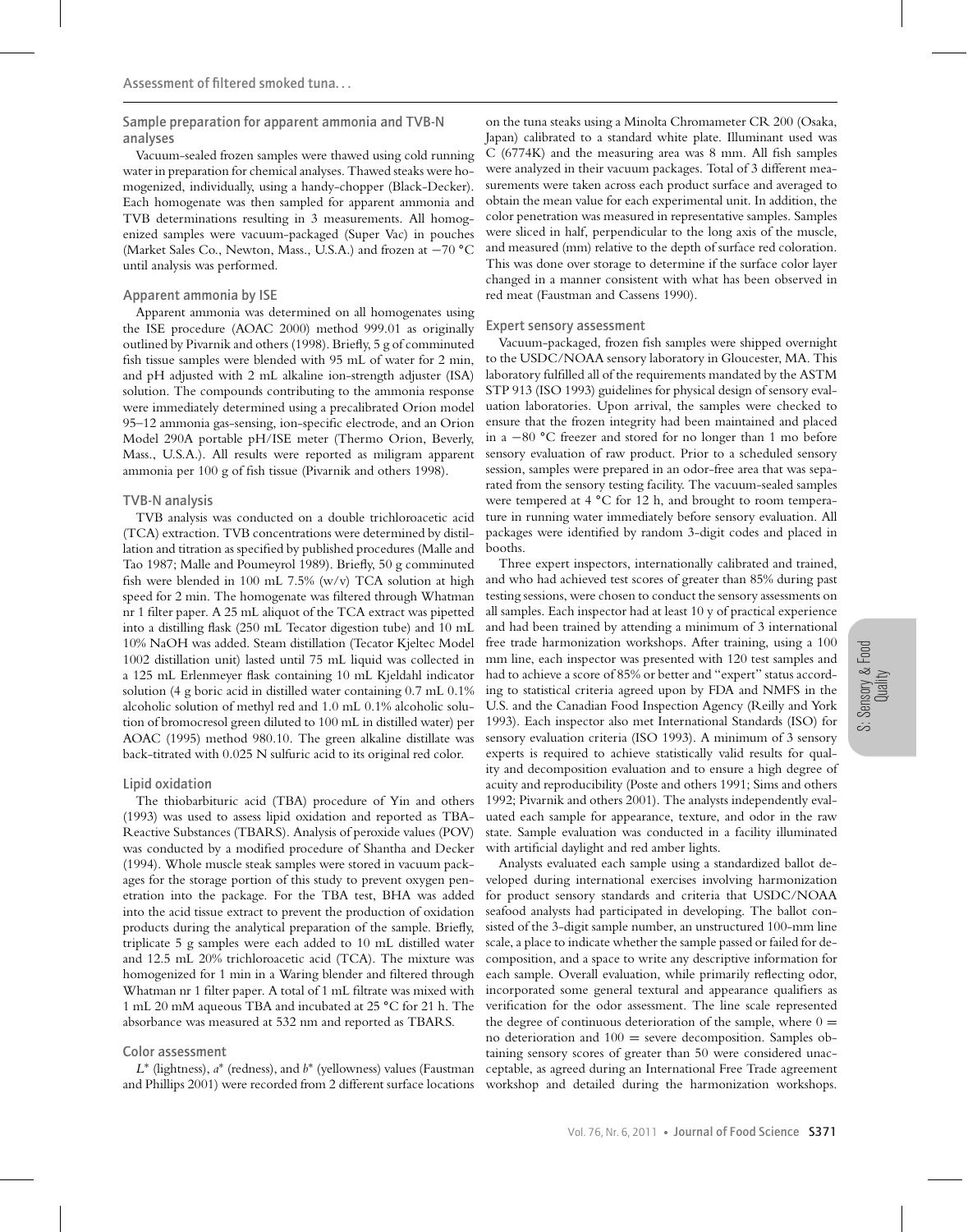Following independent evaluation, a panel leader collected pass/fail decisions, numerical data, and any terminology that described sensory characteristics.

#### Statistical analysis

All assays were determined in triplicate and the results were reported as means. The significance of the differences were determined between treated and untreated samples, at the different temperature storage conditions by two-way analysis of variance (ANOVA) followed by *F*-tests and student *t*-tests using the Excel data analysis tools (Microsoft Excel 2000, Microsoft Corp., Redmond, Wash., U.S.A.). Significance of difference was reported at  $P < 0.05$ .

#### Results and Discussion

Microbiological analyses indicated that at time zero, there was a significant  $(P < 0.05)$  difference between UT and FS samples (Figure 1), where initial microbial concentrations were 3.9  $\pm$ 0.39 log CFU/g fish and  $5.0 \pm 0.4$  log CFU/g fish, respectively. However, no differences (*P* > 0.05) in microbial proliferation were found between UT and FS samples when the entire storage period was evaluated. These results were unexpected, since the results of previous research had shown an impact of FS treatment on lowering the initial microbial levels in tuna. While similar microbial growth trends to this study were observed in tilapia, where no differences were found over storage time at room temperature and refrigerated storage temperature (Leydon and others 2005), other research has shown an impact of treatment on the initial microbial load in mahi mahi (Kristinsson and others 2007) and tuna (Ludlow and others 2004; Kristinsson and others 2008). Kristinsson and others (2007) showed that while lower  $(P < 0.05)$  microbial concentrations were determined for FS-treated mahi mahi during initial storage at 4 **◦**C, no differences (*P* > 0.05) were determined between UT and

FS product after 8 d of storage. Application of Clearsmoke (FS) to yellowfin tuna was also shown by Kristinsson and others (2008) to depress microbial growth. However, in some of the studies, while the same FS was applied, it was done in a controlled laboratory environment, using a commercial cylinder as the source of the FS gas at 18% CO (Kristinsson and others 2006b, 2008). The gas applied in this study reflected commercial application in a pilot plant facility using 1 d old compressed FS gas with a CO concentration of 16%. This variation could account for the difference in the results obtained reflecting application parameters and/or level of gas saturation in the product (not evaluated in this study). This disagreement in microbial profiles reported by the different studies is noteworthy since they could reflect the importance of standardized protocol for FS application and its ultimate impact on microbial assessment. In this study, filtered smoke did not appear to impact microbial proliferation either initially or during prolonged storage at the temperatures evaluated.

The other quality indices measured did not show a quality profile impact of treatment over untreated samples during storage at the different storage temperatures. Accumulation of apparent ammonia, with the exception of room temperature storage, and TVB-N in UT and FS tuna samples did not differ  $(P > 0.05)$ during storage (Figure 2 to 4). FS-treated product did have slightly higher apparent ammonia at time zero, 19 mg/100g compared with 16.7 mg/100g for untreated product, and significantly greater  $(P < 0.05)$  accumulation during room temperature storage.

A notable exception to the lack of difference in quality profile indicators between FS and UT samples was for lipid oxidation. Lipid oxidation indicators were lower ( $P < 0.05$ ) for treated samples at room temperature and iced for POV values (Figure 5) and at all storage temperatures for TBARS (Figure 6). As expected, these values were lower at lower storage temperatures  $(P < 0.05)$ . The FS treatment depressed the oxidative rancidity development  $(P < 0.05)$  during all storage temperatures evaluated. Other



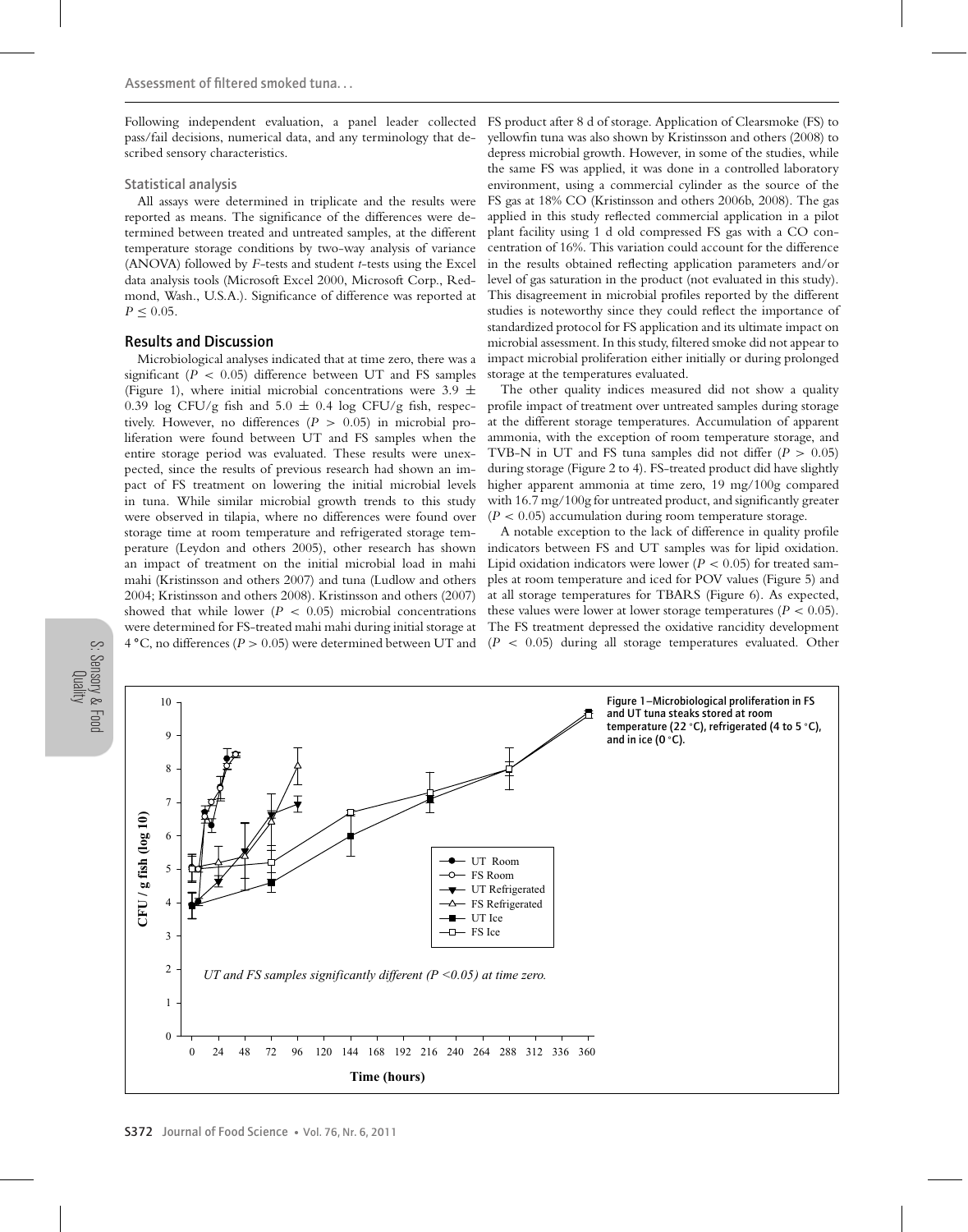compared with untreated products, effectively depressed lipid oxidation in mahi mahi (Kristinsson and others 2007), tuna (Ludlow and others 2004), and Spanish mackerel (Garner and Kristinsson 2004). The major components involved in lipid oxidation of fish muscle are the heme proteins, hemoglobin, and myo-

researchers have also shown that CO and/or FS treatments, when Kristinsson and others 2007; Faustman and others 2010). Stabilizaglobin (Richards and Hultin 2002; Richards and Dettmann 2003; phenolics (Kowalski 1999; Kristinsson and others 2007). Carbon tion of heme proteins would be expected to reduce lipid oxidation rates (Kristinsson and others 2007) as the relationship between myoglobin and lipid oxidation in yellowfin tuna has been documented (Lee and others 2003; Faustman and others 2010). Other components of FS include carbon dioxide  $(CO<sub>2</sub>)$ , and gaseous

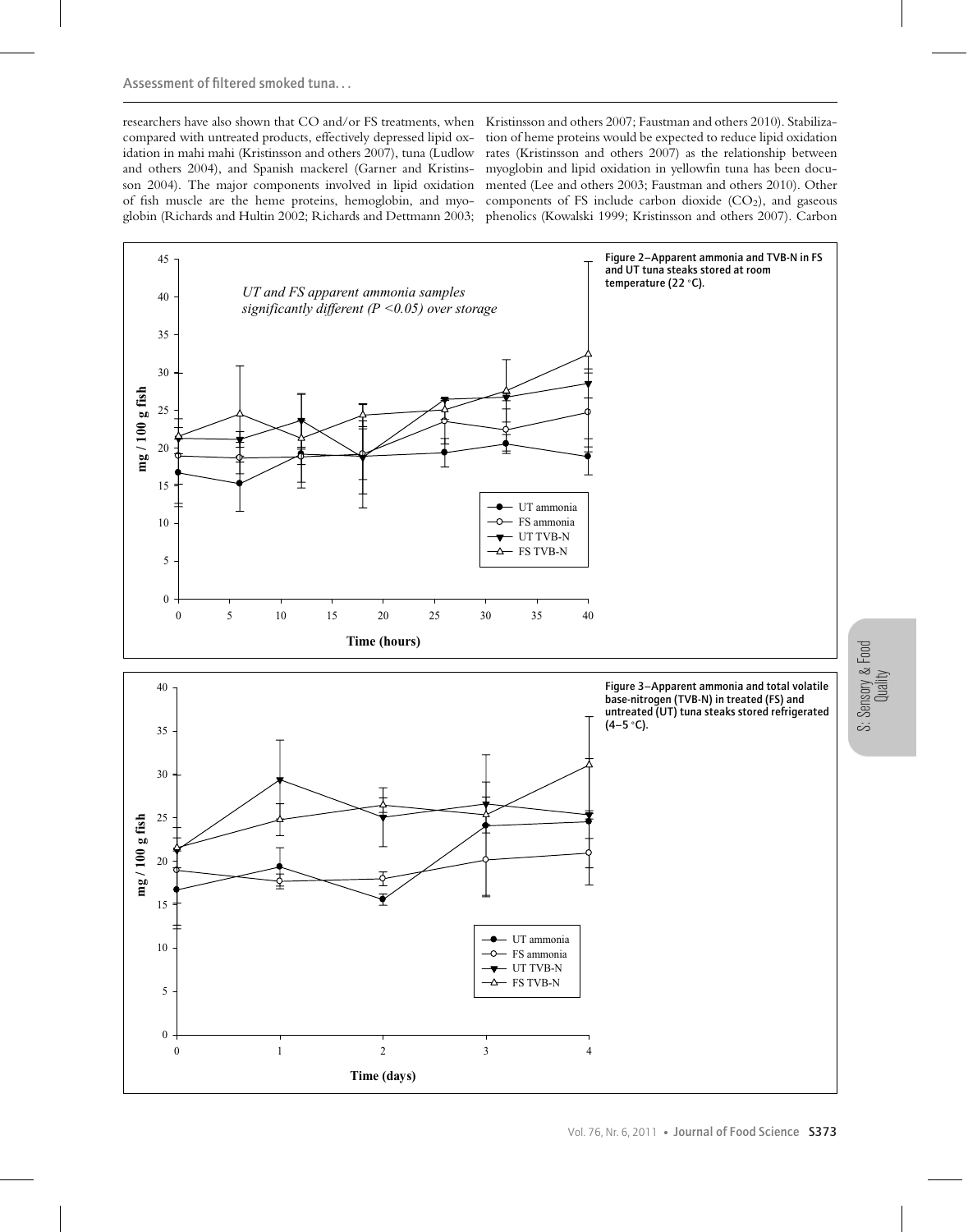dioxide and  $N_2$  might impact bacterial growth, but these gases have not shown a strong correlation with color and/or lipid oxidation (Kristinsson and others 2006a). Phenolics may contribute to the antioxidant impact of the FS. Although many of the particulate phenols are removed during filtration, some minor gaseous

phenols remain; however, their antioxidative function would be minor compared to CO (Kristinsson and others 2006a).

Significantly  $(P < 0.05)$  different expert sensory evaluations are shown for UT and FS tuna steaks stored at all trial temperatures in Figure 7 to 9. The chemical and microbial quality profile



Quality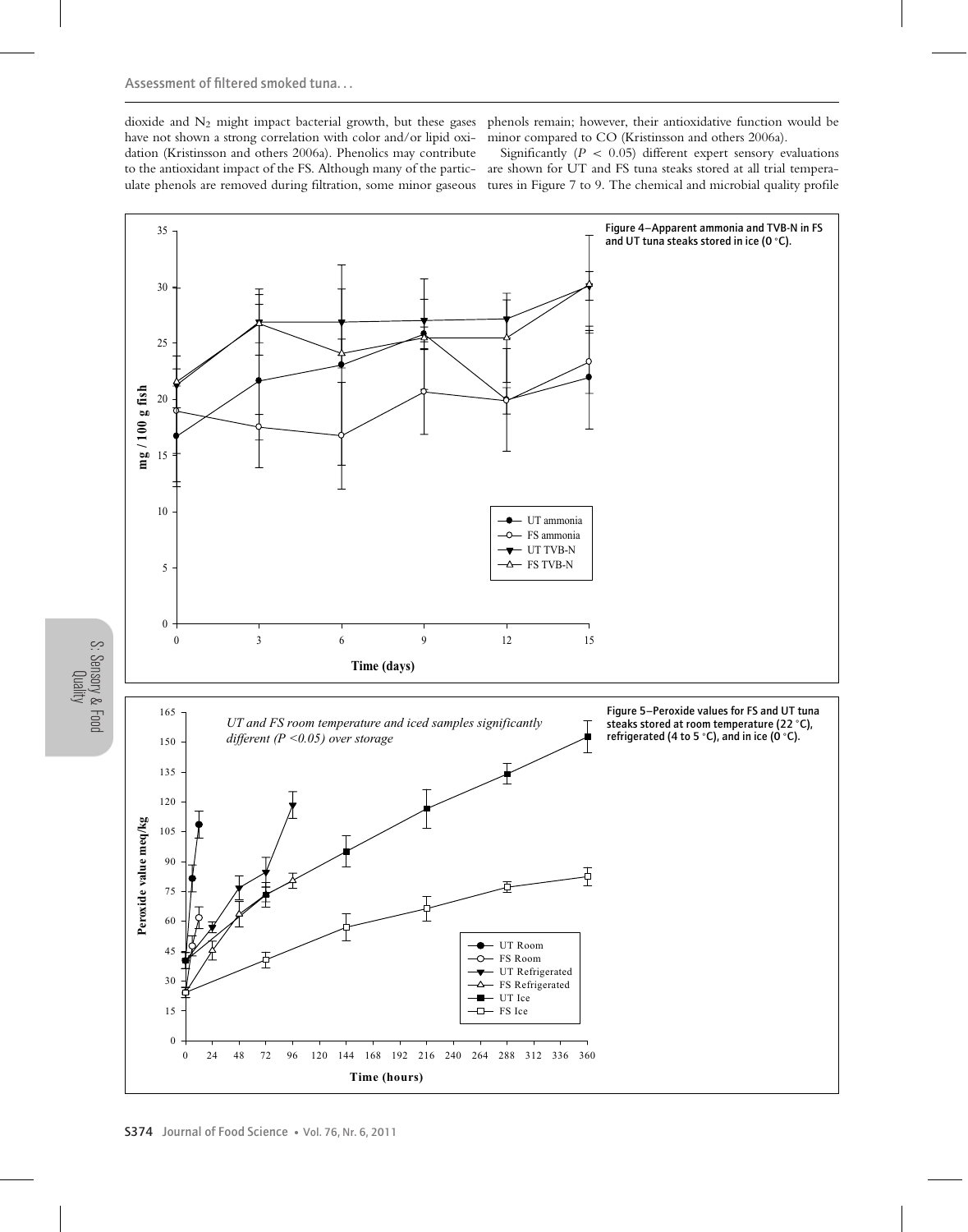measurements for refrigerated (Figure 7) and iced (Figure 8) tuna and FS samples were at borderline quality after 4 d at refrigeration steaks were supported by the sensory evaluation, where the time temperatures and were considered unacceptable after 15 d on ice, of rejection or borderline acceptability (≥ 50 mm) of the tuna in agreement with the microbial proliferation profile observed. steaks were not different between UT and FS products. Similar However, when fish was stored at abusive or room temperature results were obtained for mahi-mahi where FS and UT samples, (Figure 9), sensory assessment indicated significant differences in stored at 4 °C, both crossed above the limit of sensory accept- acceptability between UT and FS, with UT samples having acability at the same time (Kristinsson and others 2007). Both UT celerated unacceptable sensory scores. During the storage trials,

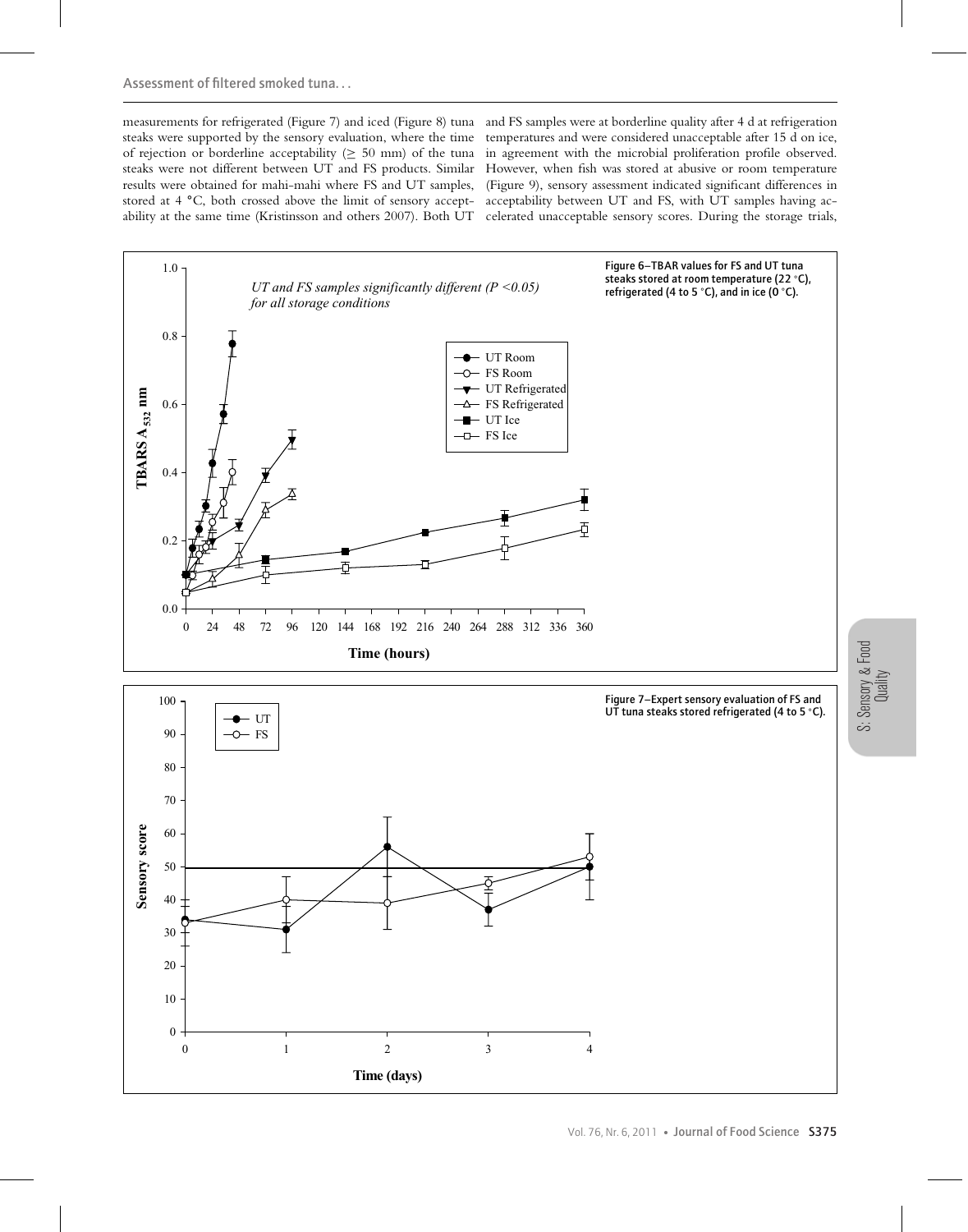in addition to the documented added benefit of FS treatment, lower temperatures would also suppress the development of oxidative rancidity. Concentrations of oxidative compounds formed (Figure 5 and 6) at lower temperatures, though lower in FS-treated products than UT, may not have been sufficiently high enough in either product to have impacted expert sensory assessment of UT or FS tuna. However, at room temperature oxidative rancidity

developed quickly and dramatically to levels that may have been more easily identified by sensory analysts in the UT product. This could account for the sensory differences ( $P < 0.05$ ) obtained between UT and FS tuna stored at room temperature.

Finally, color is an important quality attribute of meat and seafood, especially for tuna where the market value is based on muscle appearance and color. Lightness  $(L^*)$ , yellowness  $(b^*)$ , and



S: Sensory & Food Quality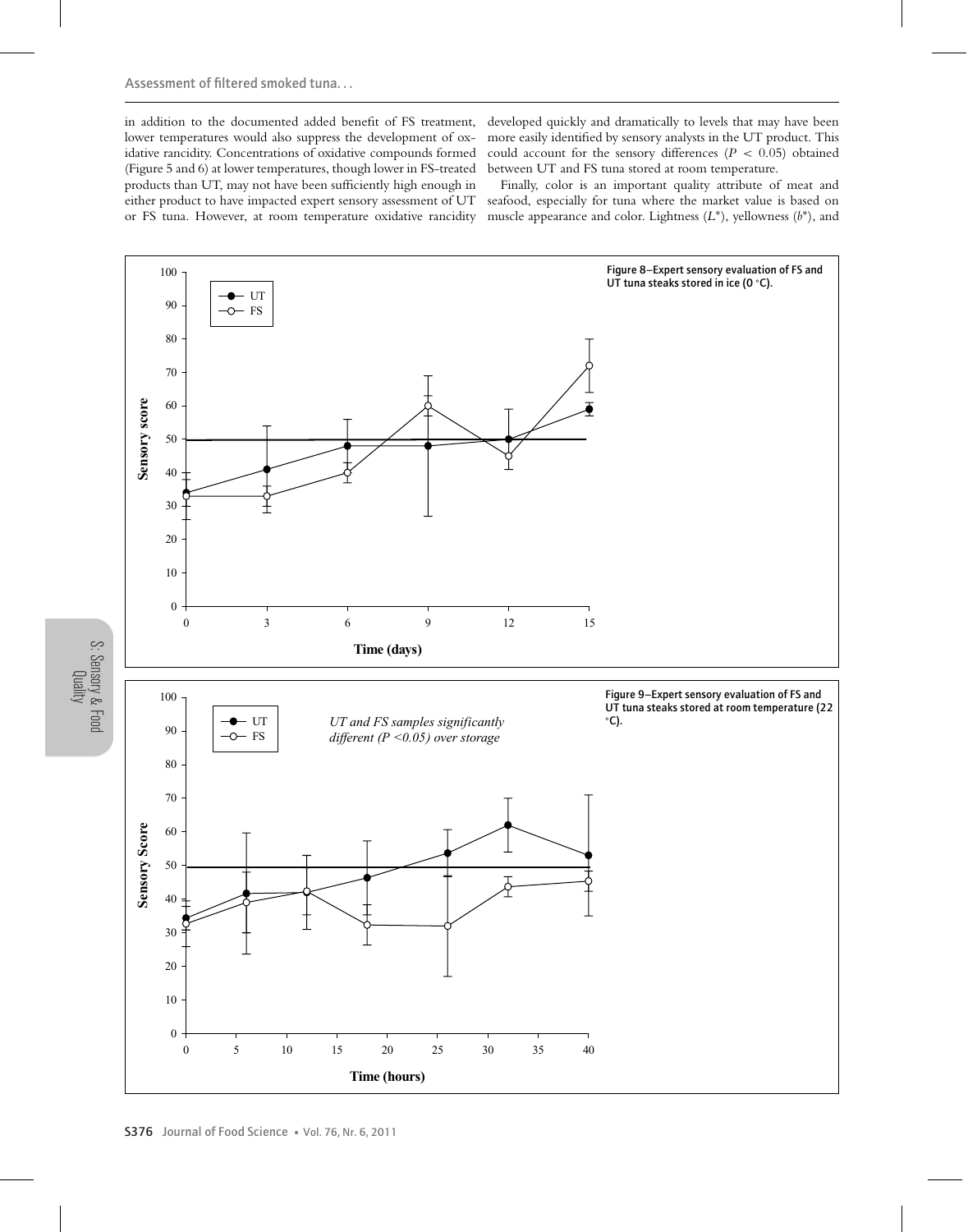redness (*a*∗) are presented in Table 1 to 3, respectively. No differences were observed for initial *L*<sup>∗</sup> and *b*<sup>∗</sup> color values between UT and FS tuna (Table 1 and 2, respectively). Overall, there were no clear trends that showed that treatment affected *L*<sup>∗</sup> or *b*<sup>∗</sup> color values consistently. There were no changes in *L*<sup>∗</sup> for any of the storage conditions for FS fish (Table 1). While *b*<sup>∗</sup> showed a slight significant  $(P < 0.05)$  increase in FS tuna during storage in ice, this was not observed for other samples evaluated (Table 2). No effect of treatment on *L*<sup>∗</sup> and *b*<sup>∗</sup> was reported by other researchers (Kristinsson and others 2006b). However, redness, *a*<sup>∗</sup> value, which is considered an important color parameter since red color is highly valued for quality, was impacted by the filtered smoke treatment for all storage temperatures. Treatment significantly  $(P < 0.05)$ increased  $a^*$  at time zero, with values of 5.1  $\pm$  1.2 and 9.7  $\pm$ 1.4 for UT and FS tuna, respectively (Table 3). These results agree with Kristinsson and others (2006c), who reported an approximate 2-fold increase in *a*<sup>∗</sup> for tuna steaks, grades A and B, treated with either 100% CO or FS (20% CO). When grade C brown tuna steaks were treated with 100% CO, the red color was restored. However, color restoration for grade C steaks did not occur with FS (20% CO; Kristinsson and others 2006c). A significant (*P* < 0.05) decrease in *a*<sup>∗</sup> was observed for the UT product during all storage temperatures evaluated in this study. This initial discoloration difference may be due to the impact of oxidation of heme proteins due to cutting and freezing, with the color stabilized by the treatment of tissue with FS (Anderson and Wu 2005). However, there were no significant ( $P > 0.05$ ) changes in  $a^*$  for treated tuna steaks during any of the storage temperatures evaluated.

Discoloration in stored meat is generally attributed to the change in the myoglobin redox status (Richards and Hultin 2002; the same.

Faustman and others 2010). The redox state of the heme iron dictates the color of fish muscle (Lee and others 2003). The reduced ferrous heme iron ion (Fe2+) in the myoglobin molecule is prone to oxidation to the ferric form (Fe3+), which affects the color, taste, and texture (Faustman and Cassens 1990; Chan and others 1998). The CO component of FS binds with the heme iron of myoglobin forming carboxymyoglobin, which is more resistant to oxidation than oxymyoglobin because CO has a stronger binding affinity to the heme iron than oxygen does (Livingston and Brown 1981; Kristinsson and others 2007). While formation of Maillard products could contribute to surface browning through aldehyde groups of lipid oxidation products and amines, this has been more typically associated with cooked or freeze-dried meat products. Conversion of red ferrous oxy-heme proteins (that is, myglobin, hemoglobin) to brownish ferric met-heme proteins has been attributed to the color changes typically observed in fresh/frozen tuna (Chow and others 2004; Sohn and others 2005; Thiansilakul and others 2011). While it has been well documented that FS and/or CO treatment stabilizes red color in tuna, mahi mahi, and Spanish mackerel during frozen or refrigerated storage, research has indicated that redness faded upon aerobic storage albeit at a much slower rate that what occurs in untreated fish (Kristinsson and others 2006b). The color change with storage time did not occur in this study. As stated previously, the difference seen in color stability between the current study and that reported by other researchers could be attributed to treatment methodology. Therefore, if applications of FS are not uniformly applied and different procedures are used, then assurances of the quality profiles of fish, as mirrored by color changes, may not be

| Table 1–Changes of lightness $(L^*)$ color value in untreated and filtered smoked tuna steaks stored and sampled at 3 different time/temperature |  |
|--------------------------------------------------------------------------------------------------------------------------------------------------|--|
| conditions: room temperature (22 °C) sampled hourly, refrigerated (4 to 5 °C) sampled daily, and refrigerated on ice (0 °C) sampled daily.       |  |

| <b>Untreated Tuna</b><br>Sampling time/storage temperature |                                                                   |                        |                |          |                |                           | <b>Filtered Smoked Tuna</b><br>Sampling time/storage temperature |                         |                |          |                |  |  |
|------------------------------------------------------------|-------------------------------------------------------------------|------------------------|----------------|----------|----------------|---------------------------|------------------------------------------------------------------|-------------------------|----------------|----------|----------------|--|--|
| Hour/22 $\degree$ C                                        |                                                                   | Day/4 to $5^{\circ}$ C |                | Day/0 °C |                | Hour/22 $\degree$ C       |                                                                  | Day/4 to 5 $^{\circ}$ C |                | Day/0 °C |                |  |  |
| $\mathbf{0}^{\mathrm{a}}$                                  | $32.3 + 2.7$                                                      | $\mathbf{0}$           | $32.3 + 2.7$   | $\bf{0}$ | $32.3 + 2.7$   | $\mathbf{0}^{\mathrm{a}}$ | $32.2 \pm 1.9$                                                   | $\bf{0}$                | $32.2 \pm 1.9$ | $\bf{0}$ | $32.2 \pm 1.9$ |  |  |
| 6                                                          | $39.6 \pm 1.4$                                                    |                        | $33.3 \pm 2.0$ | 3        | $35.4 \pm 4.2$ | 6                         | $36.8 \pm 4.7$                                                   |                         | $31.3 \pm 1.1$ | 3        | $32.2 \pm 1.5$ |  |  |
| 12                                                         | $33.3 \pm 2.1$                                                    | 2                      | $31.9 \pm 1.6$ | 6        | $37.4 \pm 2.8$ | 12                        | $33.9 \pm 1.9$                                                   | 2                       | $31.8 \pm 0.7$ | 6        | $31.8 \pm 0.7$ |  |  |
| 18                                                         | $31.5 \pm 1.3$                                                    | 3                      | $35.5 \pm 3.1$ | 9        | $36.7 \pm 3.8$ | 18                        | $34.0 \pm 1.7$                                                   | 3                       | $34.3 \pm 1.4$ | 9        | $34.5 \pm 0.7$ |  |  |
| 26                                                         | $36.3 \pm 2.8$                                                    | 4                      | $33.3 \pm 3.1$ | 12       | $33.8 \pm 2.0$ | 26                        | $34.0 \pm 1.5$                                                   | 4                       | $31.9 \pm 0.5$ | 12       | $32.0 \pm 1.0$ |  |  |
| 32                                                         | $36.1 \pm 0.8$                                                    |                        |                | 15       | $34.4 \pm 2.8$ | 32                        | $35.5 \pm 3.1$                                                   |                         |                | 15       | $34.4 \pm 2.9$ |  |  |
| 40                                                         | $35.3 \pm 3.1$                                                    |                        |                |          |                | 40                        | $36.2 \pm 1.4$                                                   |                         |                |          |                |  |  |
|                                                            | Significant difference ( $P < 0.05$ ) in lightness during storage |                        |                |          |                |                           |                                                                  |                         |                |          |                |  |  |
|                                                            | YES                                                               |                        | NΟ             |          | NO.            |                           | NO.                                                              |                         | NO.            |          | NO.            |  |  |

a Time zero lightness (*L*∗) color values between untreated and filtered smoke tuna samples were not different (*P* > 0.05).

**Table 2– Changes of yellowness (***b***∗) color value in untreated and filtered smoked tuna steaks stored and sampled at 3 different time/temperature conditions: room temperature (22 ◦ C) sampled hourly, refrigerated (4 to 5 ◦ C) sampled daily, and refrigerated on ice (0 ◦ C) sampled daily.**

| Untreated tuna<br>Sampling time/storage temperature |                                                                    |                        |               |                   |               |                           | Filtered smoked tuna<br>Sampling time/storage temperature |                        |               |                   |               |  |  |
|-----------------------------------------------------|--------------------------------------------------------------------|------------------------|---------------|-------------------|---------------|---------------------------|-----------------------------------------------------------|------------------------|---------------|-------------------|---------------|--|--|
| Hour/22 $\degree$ C                                 |                                                                    | Day/4 to $5^{\circ}$ C |               | $\text{Day}/0$ °C |               | Hour/22 $^{\circ}$ C      |                                                           | Day/4 to $5^{\circ}$ C |               | $\text{Day}/0$ °C |               |  |  |
| $\mathbf{0}^{\mathrm{a}}$                           | $2.1 \pm 1.5$                                                      | $\bf{0}$               | $2.1 \pm 1.5$ | $\bf{0}$          | $2.1 \pm 1.5$ | $\mathbf{0}^{\mathrm{a}}$ | $1.0 \pm 0.3$                                             | $\bf{0}$               | $1.0 \pm 0.3$ | $\mathbf{0}$      | $1.0 \pm 0.3$ |  |  |
| 6                                                   | $5.1 \pm 2.7$                                                      |                        | $1.7 \pm 0.4$ |                   | $2.0 \pm 0.4$ | 6                         | $1.9 \pm 0.7$                                             |                        | $2.6 \pm 1.0$ | 3                 | $1.6 \pm 0.3$ |  |  |
| 12                                                  | $3.0 \pm 1.5$                                                      | 2                      | $1.7 \pm 0.7$ | 6                 | $2.4 \pm 0.3$ | 12                        | $1.1 \pm 0.6$                                             | 2                      | $2.0 \pm 0.8$ | 6                 | $2.1 \pm 0.7$ |  |  |
| 18                                                  | $2.2 \pm 1.1$                                                      | 3                      | $3.2 \pm 1.3$ | 9                 | $4.7 \pm 2.1$ | 18                        | $1.6 \pm 0.5$                                             | 3                      | $3.1 \pm 1.8$ | 9                 | $2.8 \pm 0.4$ |  |  |
| 26                                                  | $2.5 \pm 1.1$                                                      | 4                      | $1.7 \pm 0.3$ | 12                | $4.0 \pm 0.7$ | 26                        | $1.1 \pm 0.6$                                             | 4                      | $1.9 \pm 1.5$ | 12                | $2.5 \pm 0.1$ |  |  |
| 32                                                  | $2.9 \pm 0.8$                                                      |                        |               | 15                | $2.6 \pm 0.4$ | 32                        | $1.5 \pm 0.9$                                             |                        |               | 15                | $2.4 \pm 1.1$ |  |  |
| 40                                                  | $2.2 \pm 0.8$                                                      |                        |               |                   |               | 40                        | $1.0 \pm 0.5$                                             |                        |               |                   |               |  |  |
|                                                     | Significant difference ( $P < 0.05$ ) in yellowness during storage |                        |               |                   |               |                           |                                                           |                        |               |                   |               |  |  |
|                                                     | NO                                                                 |                        | NΟ            |                   | NO            |                           | NO.                                                       |                        | NO            |                   | YES           |  |  |

a Time zero yellowness (*b*∗) color values between untreated and filtered smoke tuna samples were not different (*P* > 0.05).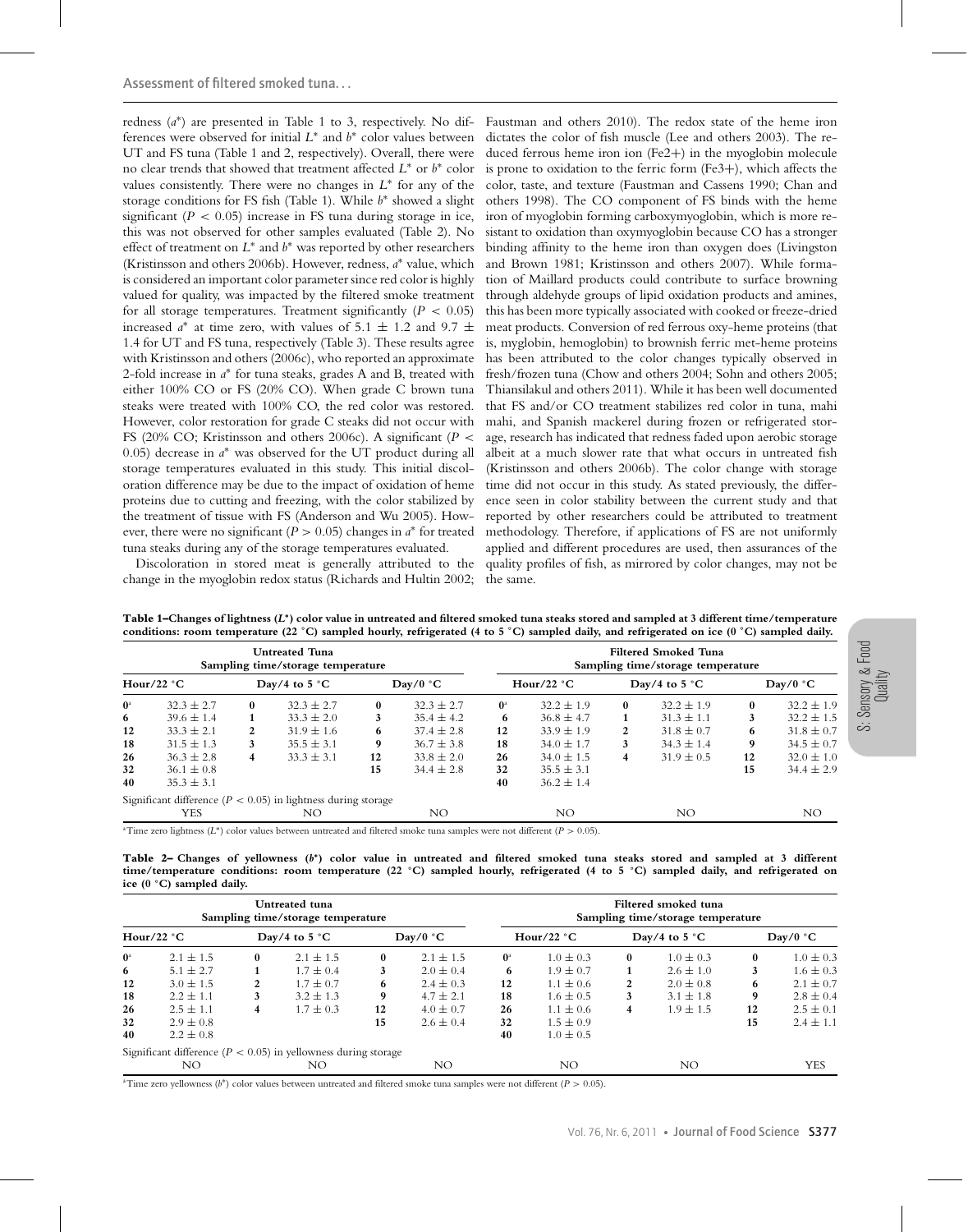**Table 3–Changes of redness (***a***∗) color value in untreated and filtered smoked tuna steaks stored and sampled at 3 different time/temperature conditions: room temperature (22 ◦ C) sampled hourly, refrigerated (4 to 5 ◦ C) sampled daily, and refrigerated on ice (0 ◦ C) sampled daily.**

| Untreated tuna<br>Sampling time/storage temperature |                                                                 |                        |               |                   |               |                      | Filtered smoked tuna<br>Sampling time/storage temperature |                        |                |                   |                |  |  |
|-----------------------------------------------------|-----------------------------------------------------------------|------------------------|---------------|-------------------|---------------|----------------------|-----------------------------------------------------------|------------------------|----------------|-------------------|----------------|--|--|
| Hour/22 $^{\circ}$ C                                |                                                                 | Day/4 to $5^{\circ}$ C |               | $\text{Day}/0$ °C |               | Hour/22 $^{\circ}$ C |                                                           | Day/4 to $5^{\circ}$ C |                | $\text{Day}/0$ °C |                |  |  |
| $\mathbf{0}^{\mathrm{a}}$                           | $5.1 \pm 1.2$                                                   | 0                      | $5.1 \pm 1.2$ | $\bf{0}$          | $5.1 \pm 1.2$ | $0^{\rm a}$          | $9.7 \pm 1.4$                                             | $\mathbf{0}$           | $9.7 \pm 1.4$  | 0                 | $9.7 \pm 1.4$  |  |  |
| 6                                                   | $5.5 \pm 1.5$                                                   |                        | $4.3 \pm 0.8$ | 3                 | $3.3 \pm 0.7$ | 6                    | $11.3 \pm 0.2$                                            |                        | $11.2 \pm 3.7$ |                   | $9.3 \pm 0.5$  |  |  |
| 12                                                  | $4.0 \pm 0.1$                                                   | 2                      | $2.7 \pm 0.7$ | 6                 | $3.0 \pm 0.5$ | 12                   | $9.9 \pm 0.5$                                             | 2                      | $10.6 \pm 1.3$ | 6                 | $10.3 \pm 2.3$ |  |  |
| 18                                                  | $3.6 \pm 0.8$                                                   | 3                      | $3.9 \pm 0.4$ | 9                 | $3.6 \pm 0.9$ | 18                   | $10.6 \pm 1.1$                                            | 3                      | $11.1 \pm 2.9$ | 9                 | $9.8 \pm 1.5$  |  |  |
| 26                                                  | $3.1 \pm 1.2$                                                   | 4                      | $3.1 \pm 0.2$ | 12                | $3.4 \pm 0.3$ | 26                   | $9.2 \pm 0.7$                                             | 4                      | $9.3 + 2.6$    | 12                | $10.4 \pm 0.5$ |  |  |
| 32                                                  | $2.7 \pm 0.7$                                                   |                        |               | 15                | $2.5 \pm 0.5$ | 32                   | $10.5 \pm 0.2$                                            |                        |                | 15                | $10.0 \pm 0.2$ |  |  |
| 40                                                  | $3.4 \pm 0.3$                                                   |                        |               |                   |               | 40                   | $10.0 \pm 1.1$                                            |                        |                |                   |                |  |  |
|                                                     | Significant difference ( $P < 0.05$ ) in redness during storage |                        |               |                   |               |                      |                                                           |                        |                |                   |                |  |  |
|                                                     | <b>YES</b>                                                      |                        | YES           |                   | YES           |                      | NO.                                                       |                        | NO             |                   | NO.            |  |  |

a Time zero redness (*a*∗) color values between untreated and filtered smoke tuna samples were significantly different at *P* < 0.05.

#### Conclusions

Microbial, chemical and expert sensory analyses all showed similar patterns of quality and spoilage changes during storage for UT- and FS-treated tuna. The impact on enhanced lipid stability through decreased oxidation rates in FS-treated samples would be important in the protection of the omega-3 fatty acids, important to health. However, while color, as determined by redness, faded during storage of UT tuna and paralleled the laboratory and sensory assessments, there were no significant changes in red color in the FS tuna over the storage periods, regardless of temperature, even if all other quality profile indicators revealed a declining product. Furthermore, in this study, FS treatment did not increase the shelf life of the tuna when stored at refrigerated or iced temperatures. Therefore, a general statement indicating that all FS treatments would extend shelf life or depress initial microbial growth would not be appropriate. Finally, the lack of color change, a primary sensory assessment used by consumers when purchasing this product, confirms that FS application could mask a lower quality product in the marketplace.

#### Acknowledgments

This study was funded by a grant from National Oceanic and Atmospheric Administration National Marine Fisheries Service (NOAA/NMFS) under grant no. NA16FD2301. The project was assigned contribution no. 5254 by the U.S. Dept. of Agriculture at the Univ. of Rhode Island. This research was supported by the Univ. of Rhode Island/Agricultural Experiment Station (URI/AES) and RI Sea Grant.

#### References

- Anderson CR, Wu W-H. 2005. Analysis of carbon monoxide in commerically treated tuna (*Thunnus* spp.) and mahi-mahi (*Coryphaena hippurus*) by gas chromatography/mass spectrometry. J Agric Food Chem 53:7019–23.
- [AOAC] Assoc. of Official Analytical Chemists. 1990. AOAC official method 966.23. Chapter 17. In: Helrich K, editor. Official methods of analysis of AOAC Intl., 15th ed. Arlington, Va.: AOAC Intl.
- [AOAC]. Assoc. of Official Analytical Chemists. 1995. AOAC official method 980.10. In: Cunniff P, editor. Official methods of analysis of AOAC Intl., 16th ed. Gaithersburg, Md.: AOAC Intl.
- [AOAC]. Assoc. of Official Analytical Chemists. 2000. AOAC official method 999.01. Chapter 35. In: Horwitz W, editor. Official methods of analysis of AOAC Intl., 17th ed. Gaithersburg, Md.: AOAC Intl.
- Banwart GJ. 1989. Basic food microbiology. New York: Van Nostrand Reinhold. 771 p.
- Bartram PK. 1996. Proper processing and handling of raw tuna. In: Martin RE, Collette RL, Slavin JW, editors. Fish inspection quality control and HACCP: a global focus. New York: Taylor & Francis Group. p 233–7.
- Chan WKM, Joo S-T, Faustman C, Sun Q, Vieth R. 1998. Effect of *Pseudomonas fluorescens* on beef discoloration and oxymyoglobin oxidation *in vitro*. J Food Prot 61:1341–6.
- Chow CJ, Ochiai Y, Watabe S. 2004. Effect of frozen temperature on autoxidation and aggregation of bluefin tuna myoglobin in solution, J Food Biochem 28:123–34.
- Demir N, Kristinsson HG, Balaban MO, Otwell WS. 2004. Quality changes in mahi mahi (*Coryphaena hippurus*) fillets treated by different carbon monoxide concentrations and filtered

smoke as assessed by color machine vision and lipid oxidation. IFT annual meeting, July 12–16, 2004, Las Vegas, Nev. Abstract 63–8. Chicago, Ill.: Institute of Food Technologist. Faustman C, Cassens RG. 1990. The biochemical basis for discoloration in fresh meat: a review.

- J Muscle Foods 1:217–43.
- Faustman C, Phillips A. 2001. Measurement of discoloration in fresh meat. In: Current protocols in food analytical chemistry. N.Y.: Wiley and Sons Inc.
- Faustman C, Cassens RG, Schaefer DM, Buege DR, Williams SN, Sheller KK. 1989. Improvement of pigment and lipid stability in Holstein steer beef by dietary supplementation of vitamin E. J Food Sci 54:858–62.
- Faustman C, Sun Q, Mancini R, Surendranath PS. 2010. Myoglobin and lipid oxidation interactions: mechanistic bases and control. Meat Sci 86:86–94.
- FDA. 1995. Bacteriological analytical manual. Gaithersburg, Md.: AOAC Int.
- Garner K, Kristinsson HG. 2004. Quality of Spanish mackerel (*Scomberomorous maculates*) muscle as affected by carbon monoxide and filtered smoke gas treatment. IFT annual meeting, July 12–16, 2004, Las Vegas, Nev. Abstract 49B-12. Chicago, Ill.: Institute of Food Technologist. Greene BE. 1969. Lipid oxidation and pigment changes in raw beef. J Food Sci 34:110–3.
- Greene BE, Hsin I, Zipser MW. 1971. Retardation of oxidative color change in raw ground beef. J Food Sci 36:940–4.
- [H.R. 3/26/2009] U.S. House of Representatives Committee on Energy and Commerce: May 26, 2009 Summary of discussion draft of the Food Safety Enhancement Act of 2009 [Internet]. Washington, D.C. Available from: http://energycommerce.house.gov/ Press\_111/20090526/fsea\_summary.pdf. Accessed 2010 August 3.
- [H.R. July 2009] U.S. House of Representatives Committee on Energy and Commerce: July 2009 Summary of H.R. 2749, The Food Safety Enhancement Act of 2009 [Internet]. Washington, D.C. Available from: http://energycommerce.house.gov/ Press\_111/20090729/hr2749\_floorsummary.pdf. Accessed 2010 September 21.
- ISO. 1993. Sensory analysis: general guidance for the selection, training and monitoring of assessors. Part 2: experts. ISO 8586–2.
- Jay JM. 2000. Low-temperature food preservation and characteristics of psychrotrophic microoganisms. In: Jay JM, editor. Modern food microbiology. 6th ed. Md.: Aspen Publishers Inc. p 323–39.
- Kowalski WR. 1999 Oct 26. Process for manufacturing tasteless super-purified smoke for treating seafood to be frozen and thawed. U.S. patent 5,972,401.
- Kristinsson HG, Balaban MO, Otwell WS. 2006a. Microbial and quality consequences of aquatic foods treated with carbon monoxide and filtered wood smoke. In: Otwell WS, Kristinsson HG, Balaban MO, editors. Modified atmospheric processing and packaging of fish: filtered smokes, carbon monoxide and reduced oxygen packaging. Ames, Iowa: Blackwell Publishing. p 65–86.
- Kristinsson HG, Balaban MO, Otwell WS. 2006b. The influence of carbon monoxide and filtered wood smoke on fish muscle color. In: Otwell WS, Kristinsson HG, Balaban MO, editors. Modified atmospheric processing and packaging of fish: filtered smokes, carbon monoxide and reduced oxygen packaging. Ames, Iowa: Blackwell Publishing. p 29–52.
- Kristinsson HG, Balaban MO, Otwell WS. 2006c. Color enhancement and potential fraud in using CO. In: Otwell WS, Kristinsson HG, Balaban MO, editors. Modified atmospheric processing and packaging of fish: filtered smokes, carbon monoxide and reduced oxygen
- packaging. Ames, Iowa: Blackwell Publishing. p 127–40. Kristinsson HG, Danyali N, Ua-Angkoon S. 2007. Effect of filtered wood smoke treatment on chemical and microbial changes in mahi mahi fillets. J Food Sci 72:C16–24.
- Kristinsson HG, Crynen S, Yagiz Y. 2008. Effect of a filtered wood smoke treatment compared to various gas treatments on aerobic bacteria in yellowfin tuna steaks. LWT 41:746–50.
- Lee S, Joo ST, Alderton AL, Hill DW, Faustman C. 2003. Oxymyoglobin and lipid oxidation in yellowfin tuna (*Thunnus albacares*) loins. J Food Sci 68:1664–8.
- Ledafish. Info tuna quality. Available from: http://ledafish.com. Accessed 2011 May 18.
- Leydon NL, Suman SP, Ellis PC, Palmer C, Faustman LC, Pivarnik LF. 2005. Quality and safety assessment of time/temperature storage conditions for filtered smoked tilapia fillets produced for retail distribution. In: IFT National Meeting, July 16–20, New Orleans, La: Institute of
- Food Technologists, Chicago, Ill. Abstract. p 89A–16. Livingston DJ, Brown WD. 1981. The chemistry of myoglobin and its reactions. Food Technol 5:244–52.
- Ludlow N, Kristinsson HG, Balaban MO, Otwell WS, Welt B. 2004. Effect of different carbon monoxide and filtered smoke treatments on the quality and safety of yellowfin tuna (*Thunn albacares*) muscle. IFT annual meeting, July 12–16, 2004, Las Vegas, Nev. Abstract 49B-26. Chicago, Ill.: Institute of Food Technologists.
- Malle P, Tao SH. 1987. Rapid quantitative determination of trimethylamine using steam distillation. J Food Protect 50:756–60.
- Malle P, Poumeyrol M. 1989. A new chemical criterion for the quality control of fish: trimethylamine/total volatile base nitrogen (%). J Food Protect 52:419–23.